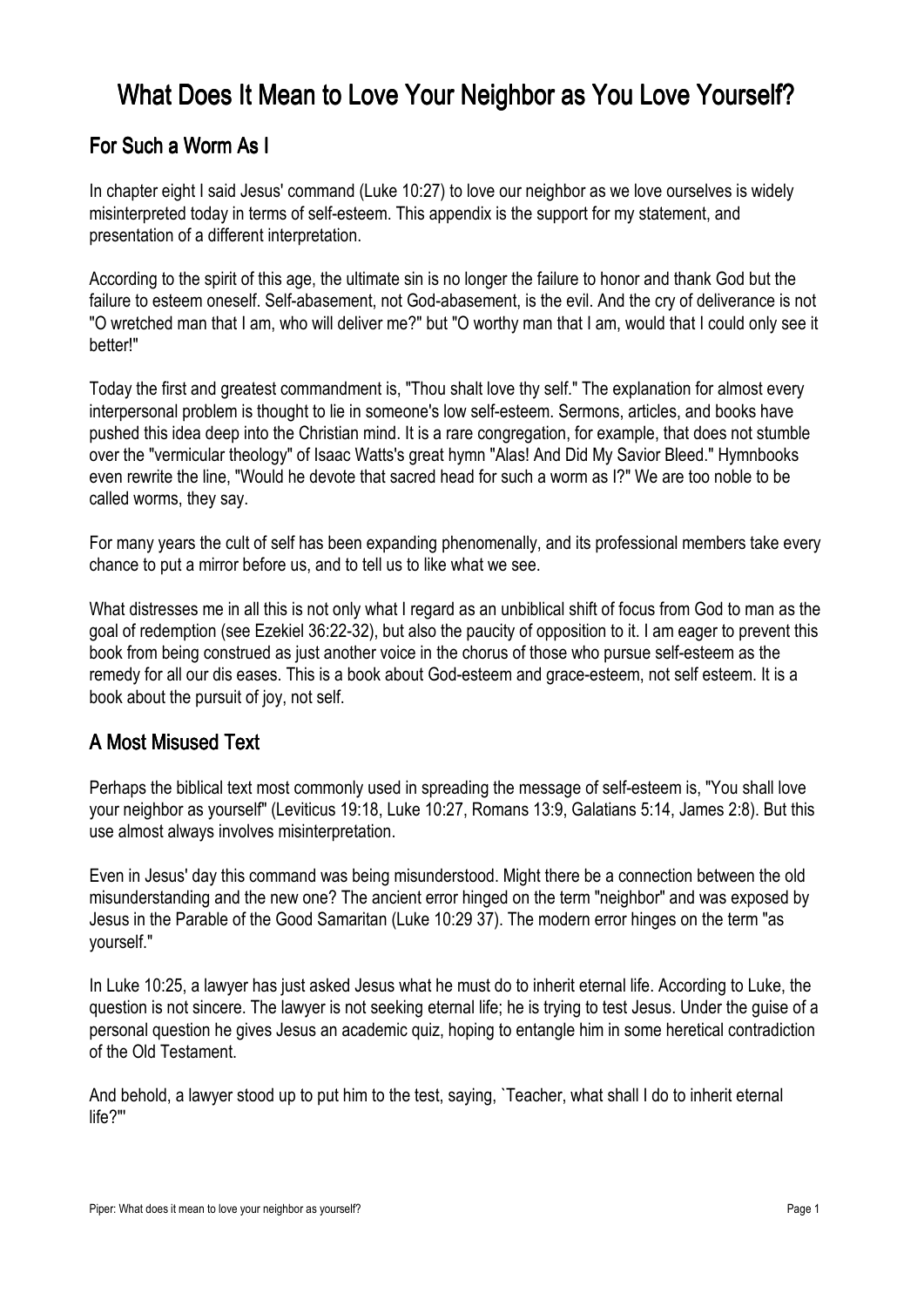With a view to exposing the man's duplicity, Jesus turns the question back: "What is written in the Law? What do you read?"

The man answers, "You shall love the Lord your God with all your heart, and with all your soul, and with all your strength, and with all your mind; and your neighbor as yourself."

Jesus simply agrees: "You have answered right; do this, and you will live."

#### Enslaved to Saving Face

Now the lawyer is in trouble. It is evident to everybody that he already knew the answer to his question. His motive for asking it was not a sincere desire for information, but a desire to trap Jesus in his words. The lawyer's duplicity was exposed. Everyone can see now that he was insincere, hypocritical, guilty of the injustice of deceit. What will he do? Run away shamed like the apostle Peter and weep bitterly over his sin? Or will he-with ten million other human beings before and after him-seek to save face?

But he, desiring to justify himself, said to Jesus, [then comes the ancient error hinging on the term "neighbor"] "and who is my neighbor?"

At that threat to his reputation and self-regard, the sin of self-justification sprang up. The lawyer was deceived into thinking the problem was not his own proud unwillingness to repent and obey, but the ambiguity of the word "neighbor." The question, "Who is my neighbor?" was simply a face-saving device.

Behind the lawyer's question is such a serious misunderstanding of God's demand that Jesus will not answer it.

Often our misunderstanding of God's Word is due not to innocent intellectual slips or lack of information, but rather to a deep refusal to submit to God's demands. A person who intends to manage his own affairs, maintain his pride, and secure esteem and glory from his fellow human beings will twist the words of Jesus to support his own self-esteem. The evil of the human heart precedes and gives rise to many of our apparently intellectual misunderstandings of Scripture.

Another way of asking the lawyer's question would be, "Teacher, whom do I not have to love? Which groups in our society are exceptions to this commandment? Surely the Romans, oppressors of God's chosen people; and their despicable lackeys, the tax collectors; and those half-breed Samaritans-surely all these are not included in the term `neighbor.' Tell me just who my neighbor is, Teacher, that as I examine various candidates for my love, I will be sure to choose him alone."

## The Exposing Parable

Jesus will have nothing to do with answering outright-which was really impossible-that kind of question. Instead he tells a parable.

A man, probably a Jew, was traveling from Jerusalem to Jericho when he was attacked by robbers. They stripped and beat him, and left him half dead on the side of the road.

Along came a priest, then a Levite. When they saw the man they went by on the other side. Then came a Samaritan, and when he saw the wounded man, he felt compassion for him. He went to him and treated his wounds, using his own oil and wine. Then he set him on his own beast, brought him to an inn, and took care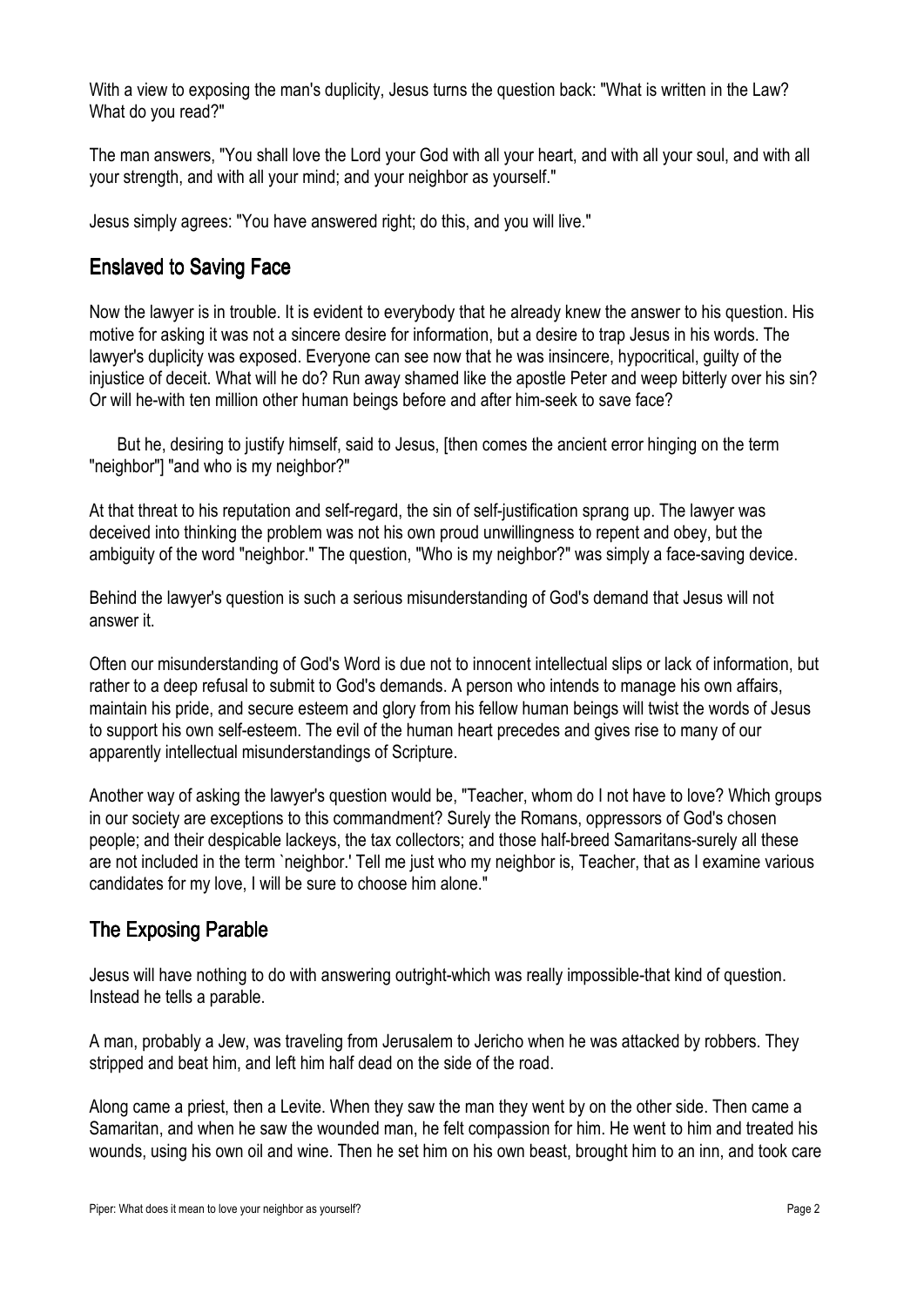of him till the next day. He gave the innkeeper his own money to take care of the man and said he would stop by on his way back to make up the difference if it wasn't enough.

After telling the parable, Jesus puts a question back to the lawyer: "Which of these three does it seem to you became a neighbor to the one who fell among thieves?" The lawyer answers, "The one who showed mercy on him." Jesus responds, "Go and do likewise."

The point of Jesus' parable was to show that the lawyer's request for a definition of "neighbor" was simply a skirting of the real issue: the kind of person he himself was. The lawyer's problem was not to define the word "neighbor"; his problem-and the problem of every human being-was becoming the kind of person who, because of compassion, cannot pass by on the other side. No truly compassionate or merciful heart can stand idly by while the mind examines a suffering candidate to see if he fits the definition of neighbor.

If the lawyer had been submissive to the intention of God's command, he would have seen how irrelevant his question about his neighbor was. God's intention is to call into being a loving, compassionate, merciful person whose heart summons him irresistibly into action when there is suffering within his reach, a person who will interrupt his schedule, risk embarrassment, use up his oil and wine, and part with his money for the sake of a suffering stranger. Become that person, Jesus says, and you will inherit eternal life: Blessed are the merciful, for they shall obtain mercy.

This, then, is the way the command, "Love your neighbor as yourself," was misunderstood in Jesus' day and how Jesus responded to it.

# The Modern Error

While the old error hinged on the word "neighbor," the modern one hinges on two assumptions about "as yourself." First, the words are assumed to be a command rather than a statement. That is, it is assumed that Jesus is calling people to love themselves so they can love others as they love themselves. Second, this self-love Jesus supposedly demands is assumed to be equivalent to self-esteem, self-acceptance, a positive self-image, or the like. The proponents of this interpretation put the two assumptions together like this: A person's first task in obedience to Jesus is to develop a high self-esteem so he can fulfill the second half of the command, to love others as he now loves himself.

Is this what Jesus meant? I think not. These two assumptions depend on each other, so let us look at them together to see if the text bears them out.

Grammatically it is impossible to construe the words "as yourself" as a command. When you supply the verb, the commandment reads simply, "You shall love your neighbor as you in fact already love yourself." Jesus is not calling for self-love; He assumes it already exists. As far as we know, Jesus never entertained the thought that there could be someone who didn't love himself. To use Paul's words in Ephesians 5:29, "No man ever hates his own flesh but nourishes and cherishes it."

If this is so, the self-love Jesus talks about is quite different from the self-esteem so often assumed to be his meaning. To show what Jesus means by self-love we can pose the following question: Is it not reasonable to assume that the two uses of "love" in the command "Love your neighbor as your love yourself'' will have the same meaning? Jesus makes it plain what he means by the verb "love" in the first half. It means to interrupt your schedule and use up your oil, wine, and money to achieve what you think best for your neighbor. It means to have a heart disposed to seek another person's good (1 John 3:16).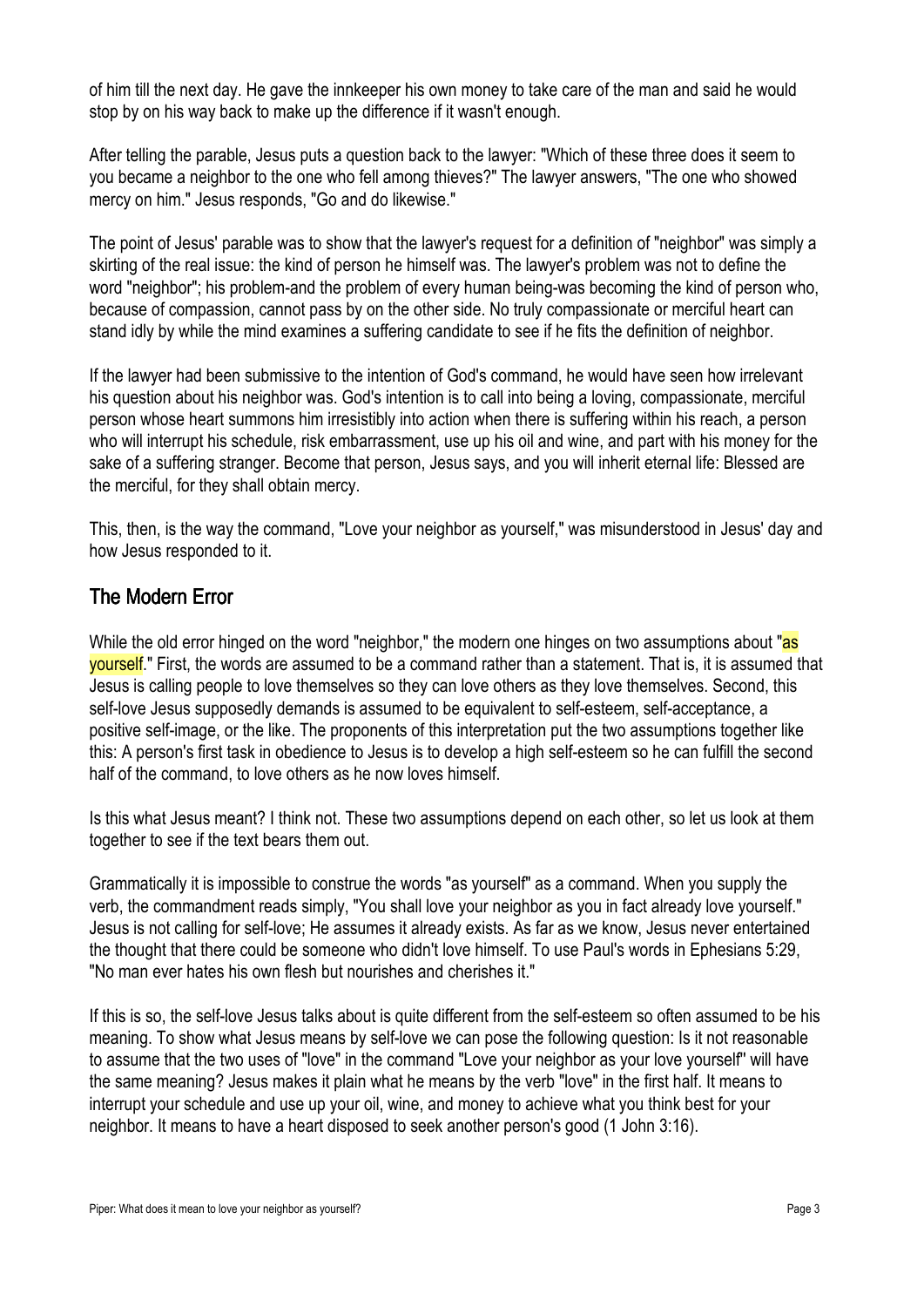Giving the word "love" the same meaning in the second part of the command, we get this: "You shall seek the good of your neighbor, just as you naturally seek your own good. Nourish and cherish your needy neighbor, just as you by nature nourish and cherish yourself."

Another way in which Jesus said essentially the same thing was, "Whatever you wish that men would do to you, do so to them." "Do so to them" corresponds to "Love your neighbor." `Whatever you wish that men would do to you" corresponds to "as you love yourself." Self-love is thus defined in the Golden Rule by our desire for others to do us good.

#### Self-love Not Commanded but Assumed

In sum, then, "Love your neighbor as yourself" does not command, but rather presupposes, self-love. All human beings love themselves. Furthermore, the self-love Jesus speaks of has nothing to do with the common notion of self-esteem. It does not mean having a good self-image or feeling especially happy with oneself. It means simply desiring and seeking one's own good.

And we should note that Jesus' point is not affected by the fact that most people have a distorted notion of what is good for them. A man may attempt to find his good in a bottle of brandy or in illicit sex or in a fast motorcycle. Nevertheless, all human beings desire and seek what they think, at least in the moment of choosing, will make them happiest.

# A Very Radical Command

Only when one sees "self-love" in this light will the tremendous force of the command "Love your neighbor as yourself" be apparent. This is a very radical command. What I mean by "radical" is this: it exposes the root of our sinfulness and, by God's grace, severs it. The root of our sinfulness is the desire for our own happiness apart from God and apart from the happiness of others in God. All sin comes from a desire to be happy cut off from the glory of God and cut off from the good of others.

Another name for this root of sinfulness is pride. Pride is the presumption that we can be happy without depending on God as the source of our happiness and without caring if others find their happiness in God. Pride is the passion to be happy contaminated and corrupted by two things: 1) the unwillingness to see God as the only fountain of true and lasting joy, and 2) the unwillingness to see other people as designed by God to receive our joy in him. If you take the desire to be happy and strip away from it God as the fountain of your happiness, and people as the recipients of your happiness, what you have left is pride. Pride is the pursuit of happiness anywhere but in the glory of God and the good of other people.

Now Jesus says, "Love your neighbor as yourself." And with that commandment he cuts to the root of our sinfulness. How so?

# The Longing to Diminish Pain and Increase Pleasure

Jesus says in effect: I start with your inborn, deep, defining human trait -- your love for yourself. This is a given. I don't command it; I assume it. All of you have a powerful instinct of self-preservation and self-fulfillment. You all want to be happy. You all want to live and to live with satisfaction. You want food for yourself. You want clothes for yourself. You want a place to live for yourself. You want protection from violence against yourself. You want meaningful or pleasant activity to fill your days. You want some friends to like you and spend some time with you. You want your life to count in some way. All this is self-love.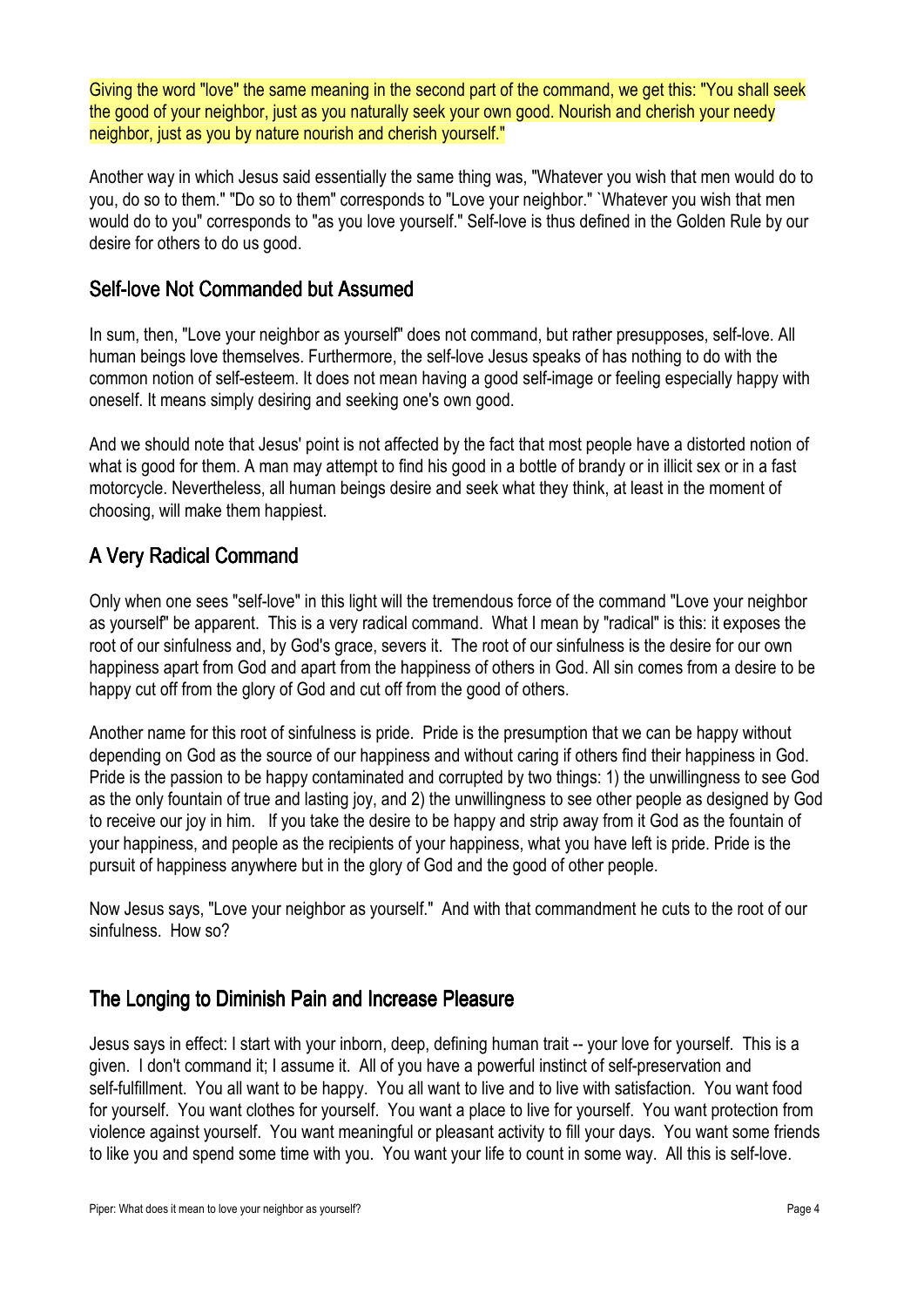Self-love is the deep longing to diminish pain and to increase pleasure.

Everyone, without exception, has this human trait. This is what moves us to do this or that. Even suicide is pursued out of this principle of self-love. In the midst of a feeling of utter meaningless and hopelessness and numbness of depression the soul says: "It can't get any worse than this. So even if I don't know what I will gain through death, I do know what I will escape." And so suicide is an attempt to escape the intolerable. It is an act of self-love.

Now Jesus says, I start with this self-love. This is what I know about you. This is common to all people. You don't have to learn it. It comes with your humanity. My Father created it. In and of itself it is good. To hunger for food is not evil. To want to be warm in the winter is not evil. To want to be safe in a crisis is not evil. To want to be healthy during a plague is not evil. To want to be liked by others is not evil. To want your life to count in some significant way is not evil. This was a defining human trait before the fall of man into sin, and it is not evil in itself.

#### Make the Measure of Your Self-Seeking the Measure of Your Self-Giving

Whether it has become evil in your life will not be exposed as you hear and respond to Jesus' commandment. He commands, "As you love yourself, so love your neighbor." Which means: As you long for food when you are hungry, so long to feed your neighbor when he is hungry. As you long for nice clothes for yourself, so long for nice clothes for your neighbor. As you desire to have a comfortable place to live, so desire a comfortable place to live for your neighbor. As you seek to be safe and secure from calamity and violence, so seek comfort and security for your neighbor. As you seek friends for yourself, so be a friend to your neighbor. As you want your life to count and be significant, so desire that same significance for your neighbor. As you work to make good grades yourself, so work to help your neighbor make good grades. As you like to be welcomed into strange company, so welcome your neighbor into strange company. As you would that men would do to you, do so to them.

In other words make the measure of your self-seeking the measure of your self-giving. The word "as" is very radical: "Love your neighbor as yourself." "As!" It means: If you are energetic in pursing your own happiness, be energetic in pursuing the happiness of your neighbor. If you are creative in pursuing your own happiness, be creative in pursuing the happiness of your neighbor. If you are persevering in pursuing your own happiness, be persevering in pursuing the happiness of your neighbor. In other words, Jesus is not just saying: seek for your neighbor the same things you seek for yourself, but seek them in the same way -- the same zeal and energy and creativity and perseverance. Make the measure of your own self-seeking the measure of your self-giving. Measure your pursuit of the happiness of others by the pursuit of your own. How do you pursue your own well-being? Pursue your neighbor's well-being that way too.

## Loving Others Instead of Ourselves?

Now this is very threatening. Because we feel immediately that if we take Jesus seriously, we will not just have to love others "as we love ourselves," but we will have to love them "instead of loving ourselves." We fear that if I follow Jesus in this, and really devote myself to pursuing the happiness of others, then my own desire for happiness will always be preempted. The neighbor's claim on my time and energy and creativity will take over any time and energy and creativity I have for pursuing my own happiness. So the command to love my neighbor as I love myself really feels like a threat to my own self-love. How is this even possible? If there is born in us a natural desire for our own happiness, and if this is not in itself evil, but good, how can we give it up and begin only to seek the happiness of others at the expense of our own?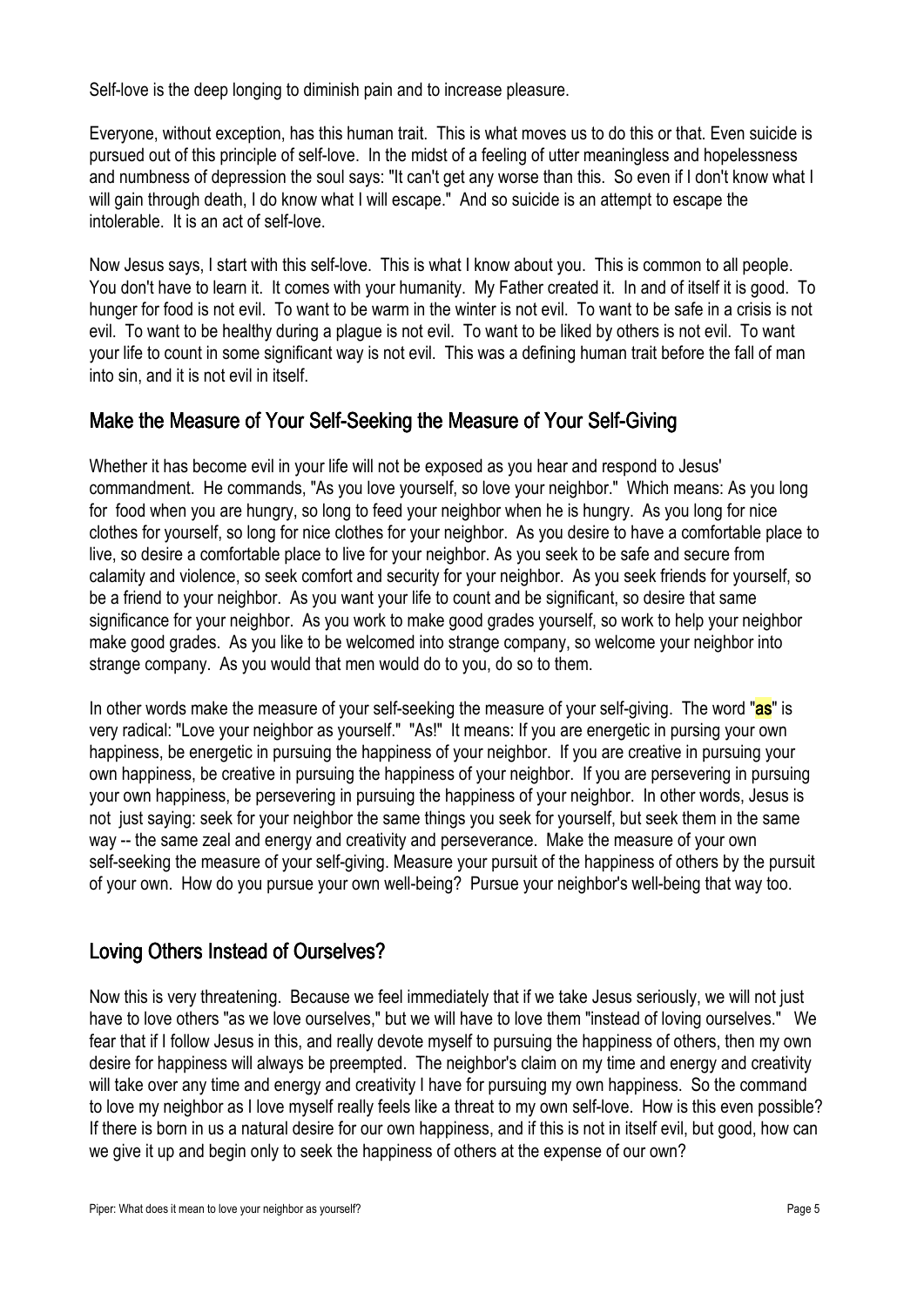# The First Commandment Saves the Second

I think that is exactly the threat that Jesus wants us to feel, until we realize that this -- exactly this -- is why the first commandment is the first commandment. It's the first commandment that makes the second commandment *doable* and takes away the threat that the second commandment is really suicide to our own happiness. The first commandment is, "Love the Lord your God with all your heart and with all your soul and with all your strength and with all your mind" (Luke 10:27). The first commandment is the basis of the second commandment. The second commandment is a visible expression of the first commandment. Which means this: Before you make your own self-seeking the measure of your self-giving, make God the focus of your self-seeking. This is the point of the first commandment.

"Love God with all your heart" means: Find in God a satisfaction so full that it fills up all your heart. "Love God with all your soul" means: Find in God a meaning so rich and so deep that it fills up all the aching corners of your soul. "Love God with all your strength" means: spare no strain or exertion to put yourself in a position to see the all-satistying grace of God poured out on you and through you. "Love God with all your mind" means: Find in God the riches of knowledge and insight and wisdom that guide and satisfy all that the human mind was meant for.

In other words take all your self-love -- all your longing for joy and hope and love and security and fulfillment and significance -- take all that, and focus it on God, until he satisfies your heart and soul and mind. This is not a canceling out of self-love. This is a fulfillment of self-love. Self-love is the desire for life and satisfaction rather than frustration and death. God says, Come to me, and I will give you fullness of joy (Psalm 16:11). I will satisfy your heart and soul and strength and mind with my glory. This is the first and great commandment.

## Love for God Becomes the Form of Our Love for Others

And with that great discovery -- that God is the never-ending fountain of our joy -- the way we love others is for ever changed. Now when Jesus says, "Love your neighbor as yourself," we don't respond by saying, "Oh, this is threatening. This means my love for myself is made impossible by all the claims of my neighbor. I could never do this." In stead we say, "Oh, yes, I love myself. I have longings for joy and satisfaction and fulfillment and significance and security. But God has called me -- indeed he has commanded me -- to come to him first for all these things. He commands that my love for him be the form of my love for me. That all my longings for me I find in him. That is what my self-love is now. It is my love for God. They have become one. My quest for happiness is now nothing other than a quest for God. And he has been found."

What then is Jesus commanding in the second commandment -- that we love our neighbor as ourselves? He is commanding that our self-love, which has now discovered its fulfillment in God-love, be the measure and the content of our neighbor-love. Or, to put it another way, he is commanding that our inborn self-seeking, which has now been transposed into God-seeking, overflow and extend itself to our neighbor. So, for example:

If you are longing to see more of God's bounty and liberality through the supply of food and rent and clothing, then seek to show others the greatness of this divine bounty by the generosity you have found in him. Let the fulfillment of your own self-love in God-love overflow into neighbor love. Or better: seek that God, who is the fulfillment of your self-love overflow through you and become the fulfillment of your neighbor's self-love.

If you want to enjoy more of God's compassion through the consolations he gives you in sorrow, then